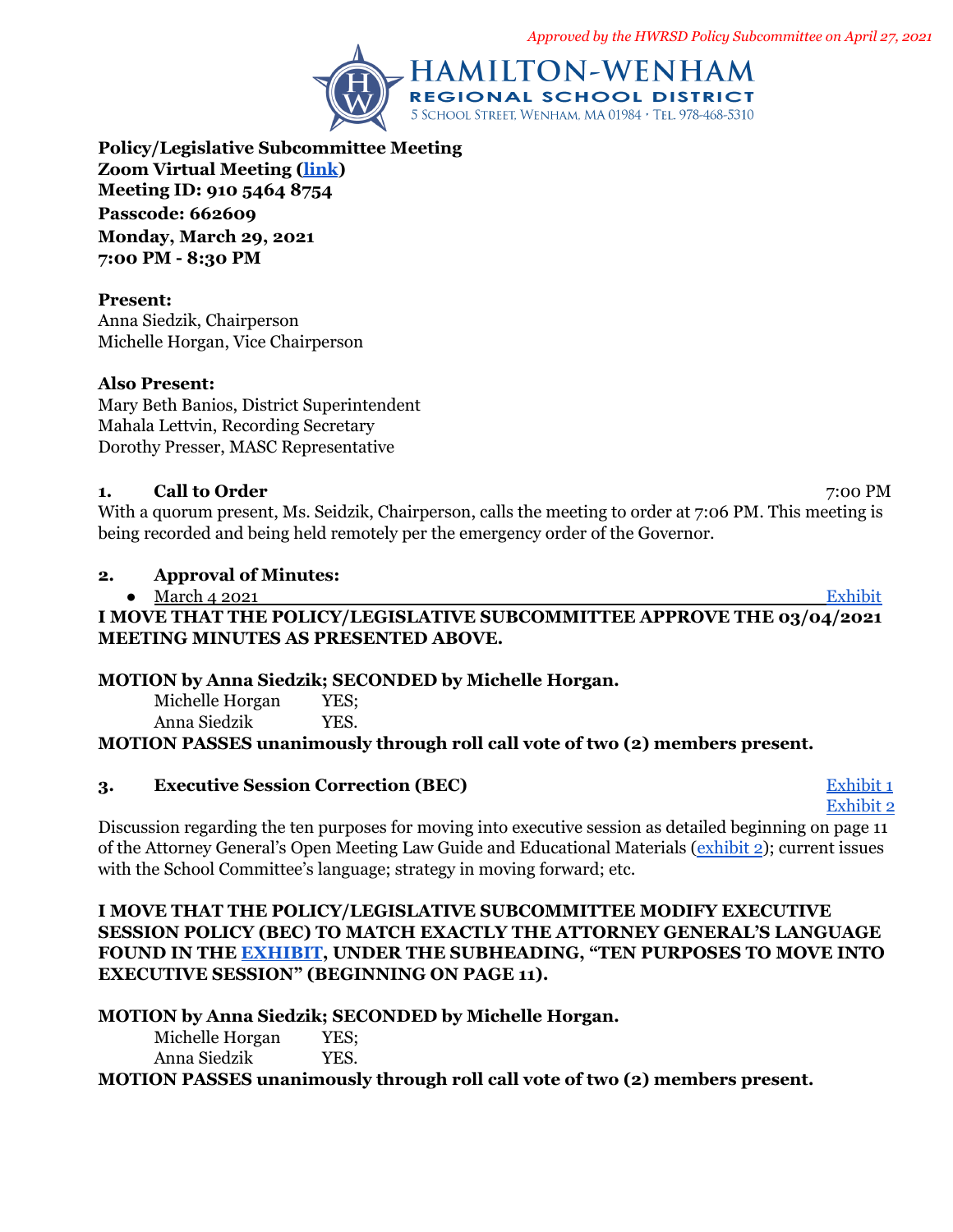The 04/14/2021 School Committee meeting agenda has a placeholder for review of policies.

## **4. Discuss Policy on Duration of School Committee Meetings**

Discussion regarding potentially developing a policy to limit the length of regular School Committee meetings. Members discuss the best strategy moving forward, including implementing a meeting stop time versus a meeting stop duration.

The *Policy/Legislative Subcommittee* agrees that School Committee meetings are not to exceed 3.5 hours. Through majority vote, the meeting can be extended by .5 hours. To continue the meeting an additional .5 hours, a unanimous vote is needed.

There is discussion regarding the issues that have contributed to the duration of meetings, including "Topics for Future Meetings".

The *Policy/Legislative Subcommittee* will address this at their next meeting, and then present a more formalized recommendation at a future School Committee meeting.

## **5. Review policies in the following sections: Ongoing Policy Review (starting at Technology, IJND-IJNDD)** [Exhibit](https://drive.google.com/file/d/1JJZiET4XKCVsVRulE_LzKsMcd-q-sMNw/view?usp=sharing) 1

[Exhibit](https://drive.google.com/file/d/1Uacz6mRw28J5UJlfAs7LO4XH8Qz64sMz/view?usp=sharing) 2 [Exhibit](https://drive.google.com/file/d/1TLtXmcQ1FTtx5CD3g3_AgtakeBDmmIHu/view?usp=sharing) 3

There is a discussion regarding the general process involved in reviewing and approving policies "in form". The next *Policy/Legislative Subcommittee* meeting will review policies approved and the general procedure involved in adopting/approving/publishing the work the subcommittee has completed.

Superintendent Banios reviews the changes to the technology policies, as detailed in the exhibits above. There is a lengthy discussion surrounding district devices and appropriate use, specifically regarding staff utilizing district devices for non-work related tasks.

Continued review of technology policies, including requests for district device reimbursement; acceptable use/empowered digital use; etc.

## **6. Other items unanticipated by Chair**

No unanticipated items to discuss.

## **7. Set Next Meeting Date**

Discuss the scheduling of the next subcommittee meeting, including other School Committee meetings; prior commitments; confirming a speaker on diversity/inclusion; etc. The *Policy Legislative Subcommittee* agrees to continue meeting via Zoom; the next meeting will be 7:00 PM on 04/27/2021.

# **8. Adjournment**

**I MOVE THAT THE POLICY/LEGISLATIVE SUBCOMMITTEE ADJOURN THE 03/29/2021 MEETING AT 8:35 PM.**

## **MOTION by Michelle Horgan; SECONDED by Anna Siedzik.**

Michelle Horgan YES; Anna Siedzik YES.

**MOTION PASSES unanimously through roll call vote of two (2) members present.**

Hamilton - Wenham School Committee **Policy/Legislative Subcommittee** 03/29/2021 Meeting Minutes Page 2 of 3